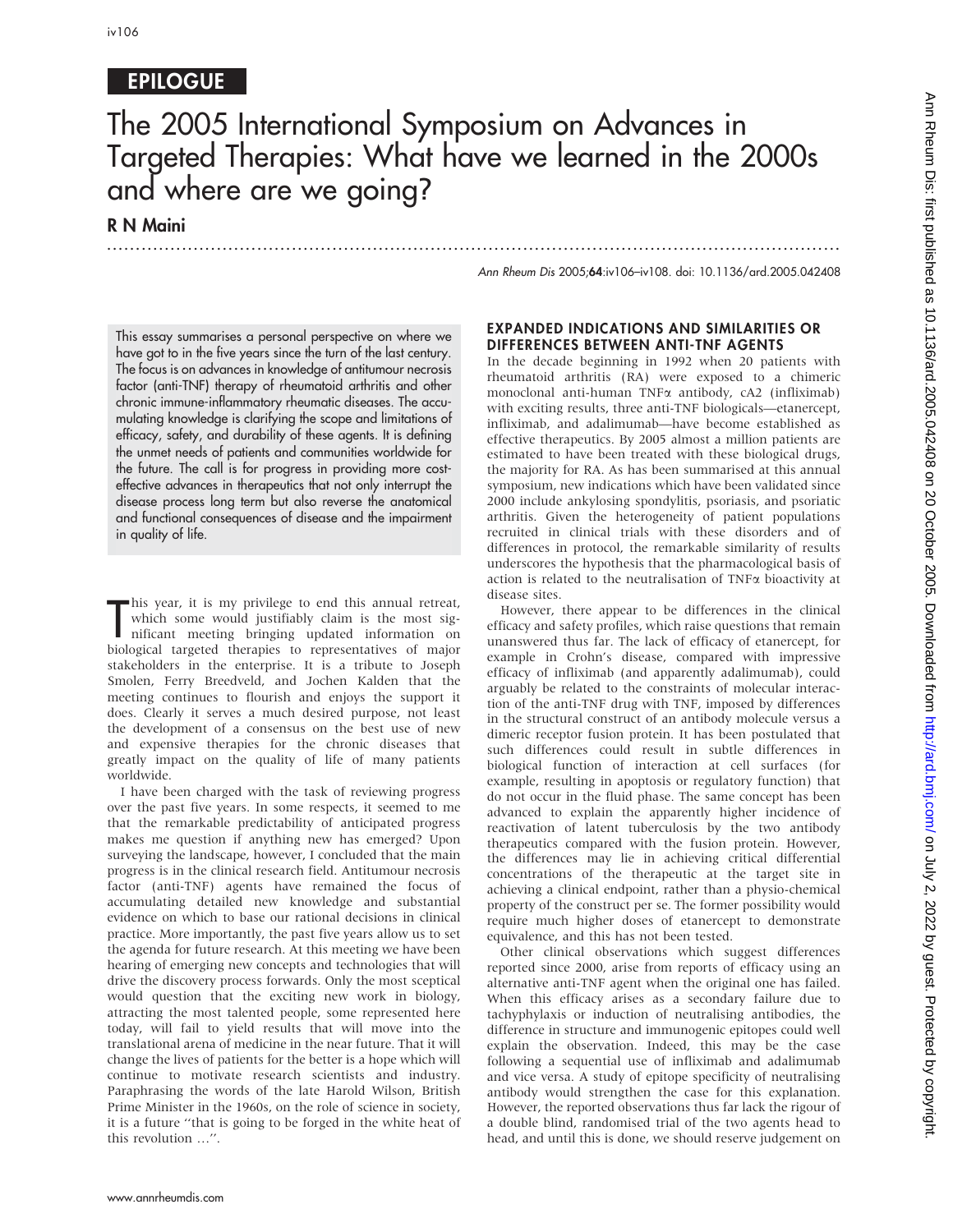the generalisability of the result. It can be stated that the differences in observational studies may be artefactual, related to—for example—regression to the mean from a disease flare or a result of a placebo response.

In differences that have been recently reported in primary (first exposure) failure of efficacy, the difference may be related to specificity of the two antibody products (infliximab and adalimumab) for TNF $\alpha$  only, and the dual specificity of etanercept for TNF $\alpha$  and lymphotoxin  $\alpha$ . I believe this to be a rare occurrence since TNF is the predominant cytokine overproduced in disease and is the molecule that best explains the shared common pathway of mechanism of action of all three agents.

The exposure of large populations of patients to anti-TNF drugs continuously for periods of up to five years has been reported since 2001 both as open label continuations of randomised controlled trials and observational studies from individual centres or national consortia. These studies demonstrate durability and safety of long term treatment with less than 10% attrition per year due to lack of efficacy or adverse events. The results are particularly noteworthy since populations studied with moderate to severe disease have previously failed on traditional disease modifying antirheumatic drugs (DMARDs).

Analyses of reports of serious adverse events to regulatory authorities by voluntary action of physicians and from systematic recording of national registries are becoming available. These confirm the hypothesis that patients on anti-TNF are more susceptible to infections, especially by intracellular organisms in areas with a high endemic load. Since this was expected from the known function of TNF $\alpha$  in host defence, the infections are likely based on mechanisms of action of all three drugs. It also seems likely that coadministration of other immunosuppressive drugs, such as methotrexate, that are used for treatment of severe disease is a contributory factor. The markedly reduced incidence of this in Spain following strict screening methods teaches us that this risk can be managed successfully, but probably not eliminated.

The increased incidence of B cell lymphoma in clinical trials of all anti-TNF agents have raised a concern of the possibility of a causal link. The issue is whether the increased incidence is simply reflecting the fact that patients with more severe RA are receiving anti-TNF drugs, and that this selection factor is reflecting the natural history of the disease in patients with severe RA, who are up to 28 times more likely to develop lymphoma. Reports of the analysis of the Swedish registry of anti-TNF treated patients versus controls at this meeting support that this may indeed be the case. If the lack of a causal link is confirmed, it will allay the anxiety of treating physicians and their patients.

From the perspective of understanding the mechanism of occurrence of lymphomas in RA, the report we heard at this meeting from Lars Klareskog, that the Epstein–Barr virus infection load of lymphomas in anti-TNF treated patients is not increased, and is similar to that of the usual RA associated lymphomas, is reassuring. It suggests that immunosuppression does not play a part in the pathogenesis of such lymphomas. Hence the B cell mutational stress over time imposed by chronic inflammation in severe disease could be the culprit causal link.

#### ANTI-TNF THERAPY PLUS METHOTREXATE IS MORE EFFECTIVE THAN ANTI-TNF OR METHOTREXATE MONOTHERAPY

A multicentre randomised placebo controlled clinical trial in patients established on DMARD methotrexate (MTX) published in 1998 demonstrated the improved clinical efficacy of infliximab as adjunctive therapy compared with either infliximab alone or placebo (plus low dose MTX) alone. In the last year the TEMPO trial has shown that not only is clinical efficacy of combined etanercept greater than etanercept or MTX alone in achieving clinical efficacy, but that this combination is especially impressive in retarding, or even reversing, structural damage assessed by radiographs. Similar data from the PREMIER study, disclosed at the American College of Rheumatology last year, show that the same is true for the combination of adalimumab and MTX. The ATTRACT and ASPIRE trials similarly have shown greater control of structural damage by infliximab and MTX versus MTX plus placebo in established RA and MTX-naive patients with early RA. The conclusion we may draw is that for the treatment of established RA that is unresponsive to DMARDs (the usual clinical scenario), failure of treatment with ''gold standard'' MTX is most successfully treated by adjunctive therapy with an anti-TNF agent.

At last year's targeted therapy meeting, Centocor presented an analysis of predictive factors favouring a good radiographically determined response in MTX failures in early RA in the ASPIRE trial. These included a high baseline C-reactive protein (CRP) or erythrocyte sedimentation rate (ESR), high baseline Sharp score, and a high swollen joint count. The Leeds group recently elaborated on the predictive criteria by demonstrating that failure to suppress CRP at 12 weeks with infliximab defined a non-responder population.

The molecular target modulated by MTX that adds value to anti-TNF therapy remains elusive. It could be a cytokine or a T cell mediated function. Suppression of induced neutralising anti-TNF antibodies has been observed with all three biologicals and provides insight into one possible mechanism. Other mechanisms may exist and would provide clues to better molecular target combinations than have been revealed by, for example, by a failure of combination of etanercept and IL-1Ra. Studies of other combinations of effective targeted therapies are not yet known, but, when explored, will be illuminating. Meanwhile, it is noteworthy that in RA patients not responding well enough to MTX, clinical trials show that MTX efficacy is potentiated not only by anti-TNF agents, but also by rituximab, abacept, and tocilizumab. Clearly MTX holds a valuable clue!

One of the unexpected lessons that emerged from a retrospective analysis performed by Joseph Smolen and colleagues of the ATTRACT trial is the attenuated progression of structural damage in patients treated with infliximab plus MTX, despite lack of reduction in clinical evaluation of inflammation. This is strikingly different from the observed correlation between clinical indices of inflammation and structural damage with MTX therapy in this study, which is the expected outcome, in keeping with conventional wisdom. These data suggest that there is a differential effect on mechanisms that mediate these two pathologies. In animal and human studies  $TNF\alpha$  expression is consistently more marked at the pannus junction than elsewhere in the joint, and this geographical distribution might explain the differential effect, as might a differential effect on TNF mediated effects on osteoclast and fibroblast mediated structural damage, when compared with TNF mediated effects on cell recruitment into the joint.

The combination of anti-TNF agents with MTX has shown even more impressive efficacy in the early stages of RA than in established disease. In this setting, control of remission levels in studies from Emery and Breedveld's groups using infliximab was observed in  $\sim$ 50% of patients. In these studies there is a clear indication that the combination for one year (Emery's group) and six months (Breedveld's group), induces remission, which can be sustained on MTX alone. Induction of remission encourages the hypothesis that prevention of progression of RA in the early stages might